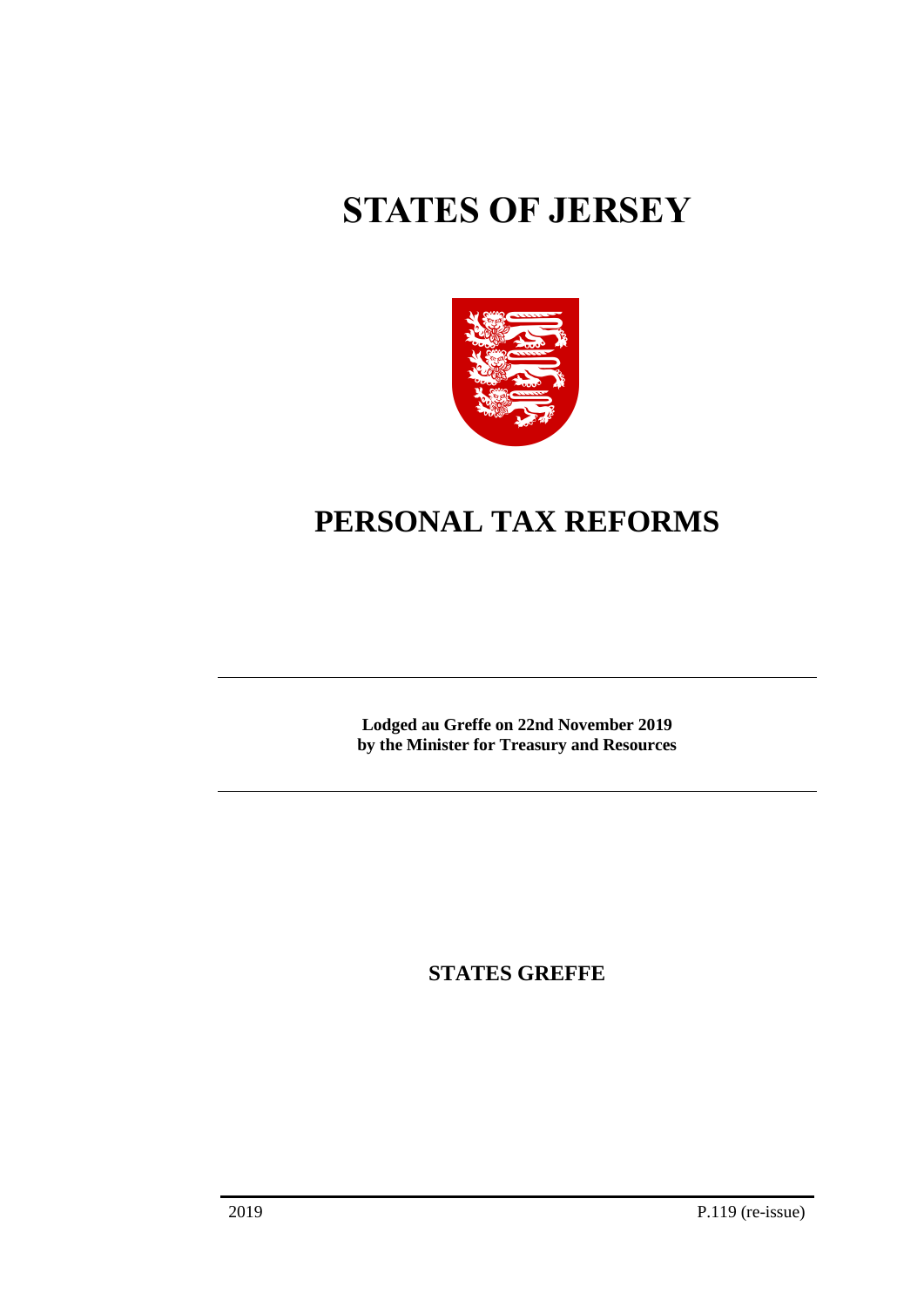### **PROPOSITION**

#### **THE STATES are asked to decide whether they are of opinion** −

- (a) to agree that reforms should be made to the Income Tax (Jersey) Law 1961 with regard to the taxation of married couples and couples in civil partnerships in order to –
	- (i) create joint and several responsibility of married couples and couples in civil partnerships to furnish a joint tax return from the 2021 tax year of assessment, while continuing to provide for the existing election for "separate assessment" under Article 121A;
	- (ii) give those couples described in sub-paragraph (i) equal rights of access to tax information, except where couples have opted for "separate assessment"; and
	- (iii) create joint and several liability for the payment of outstanding taxes, except where couples have opted for "separate assessment"; and
- (b) to request the Minister for Treasury and Resources to bring forward the necessary draft legislation to give effect to the aforementioned reforms, for approval by the States Assembly during 2020.

#### MINISTER FOR TREASURY AND RESOURCES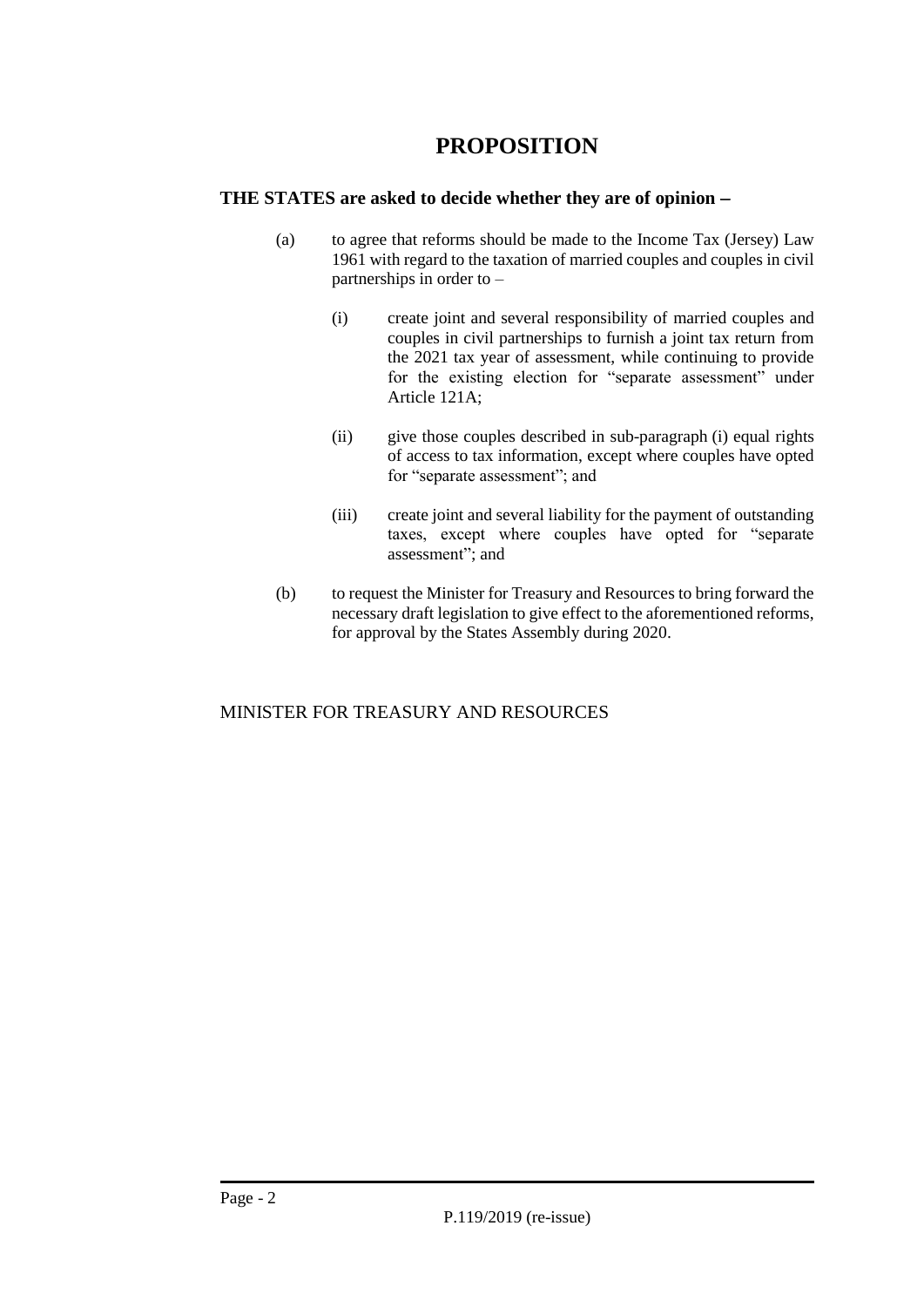#### **REPORT**

Extensive consultation has been carried out with Islanders, and the feedback is that Jersey needs to be on a journey towards reform of the Personal Income Tax regime. The preferred direction of travel is towards a form of independent taxation. This will be one of the most fundamental reforms ever undertaken. To help pave the way, this proposition seeks the Assembly's approval in the first instance to modernise Jersey's existing system of "married taxation".

Because the current system for taxing married couples has been embedded in tax law since 1928, any sudden switch to a system of independent taxation would have a significant impact on thousands of Islanders.

Detailed research on independent taxation has been carried out by officers in the Tax Policy Unit and is summarised at **Annex A**. This research indicates that moving immediately to independent taxation would impact approximately 8,300 married couples and civil partnerships in Jersey, who would have to pay up to  $\text{\pounds}2,300$  a year more in tax per couple, depending on their personal circumstances.

The end goal of independent taxation would give Jersey a personal income tax system that fundamentally treats married and unmarried taxpayers the same way. However, it would still be open to the States Assembly to use the tax system to incentivise the creation of particular family units if they wished.

There are a number of other very important policy areas that would be impacted by any fundamental reform of the taxation of married couples: the way Government supports children and the role of the tax system in that support; the interaction between the tax and social security systems; and the treatment of taxpayers who currently pay tax on a "prior-year basis".

The lodging of this proposition represents the first step in that journey. Taking the time that is needed to do this means that a married taxation system must remain with us throughout the transition period. Therefore, we cannot delay long overdue reforms to the most egregious aspects of our existing married tax regime. These are the reforms addressed in the current proposition.

For the first time, spouses and civil partners will share equal rights and responsibilities for the couple's tax affairs. From tax year of assessment 2021, either spouse or civil partner will be able to sign their joint tax return, and both will have joint and several responsibility for completing and lodging it accurately and on time. They will also have joint and several liability for the payment of all personal income tax due by the couple, and will have equal rights of access to one another's tax information.

Married couples and civil partners who prefer not to share these joint rights and responsibilities can elect for the "separate assessment" treatment that is currently available under Article 121A of the Income Tax Law.

These reforms to married taxation demonstrate the Council of Ministers' commitment to the overall goal of modernising personal income taxation. The Council of Ministers will be bringing forward a further proposition during 2020 which asks the States Assembly to authorise preparations to be made for the second and final stage in this process – moving forward in a phased manner starting from tax year of assessment 2022.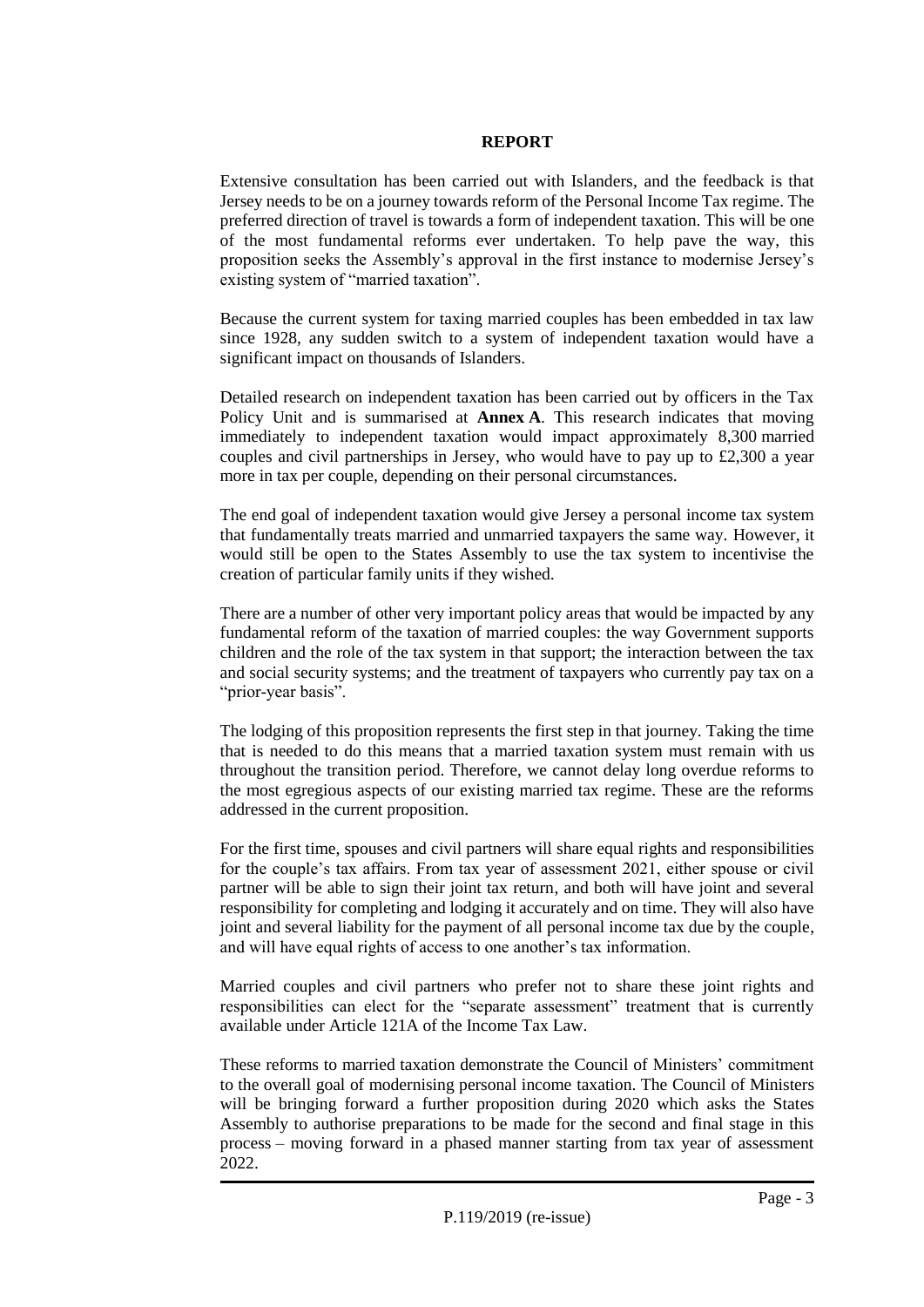**Annex B** contains a summary of the results from the *ComRes* surveys that formed part of the Government's public consultation on the Personal Tax Review. This consultation received over 5,000 responses from Islanders.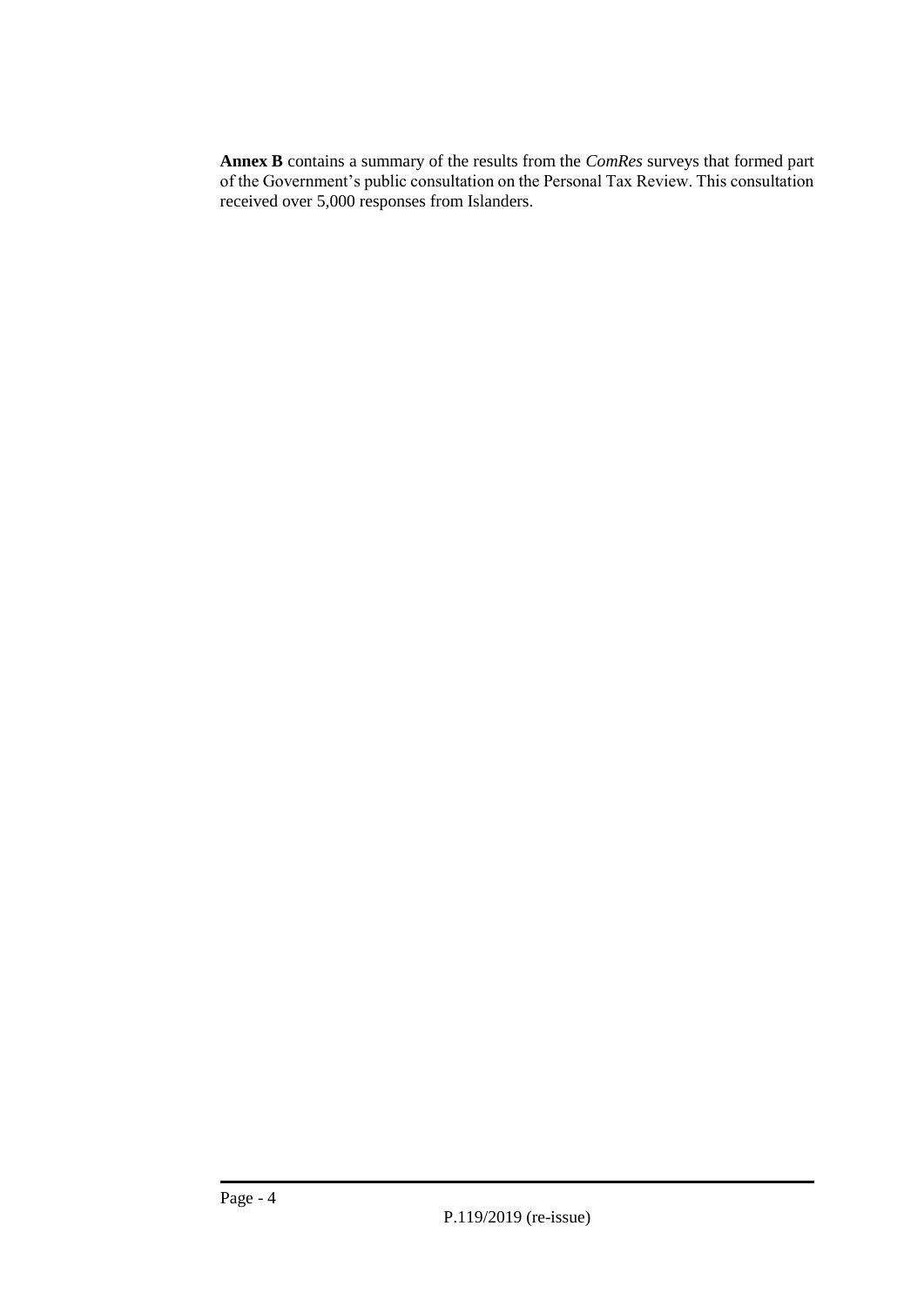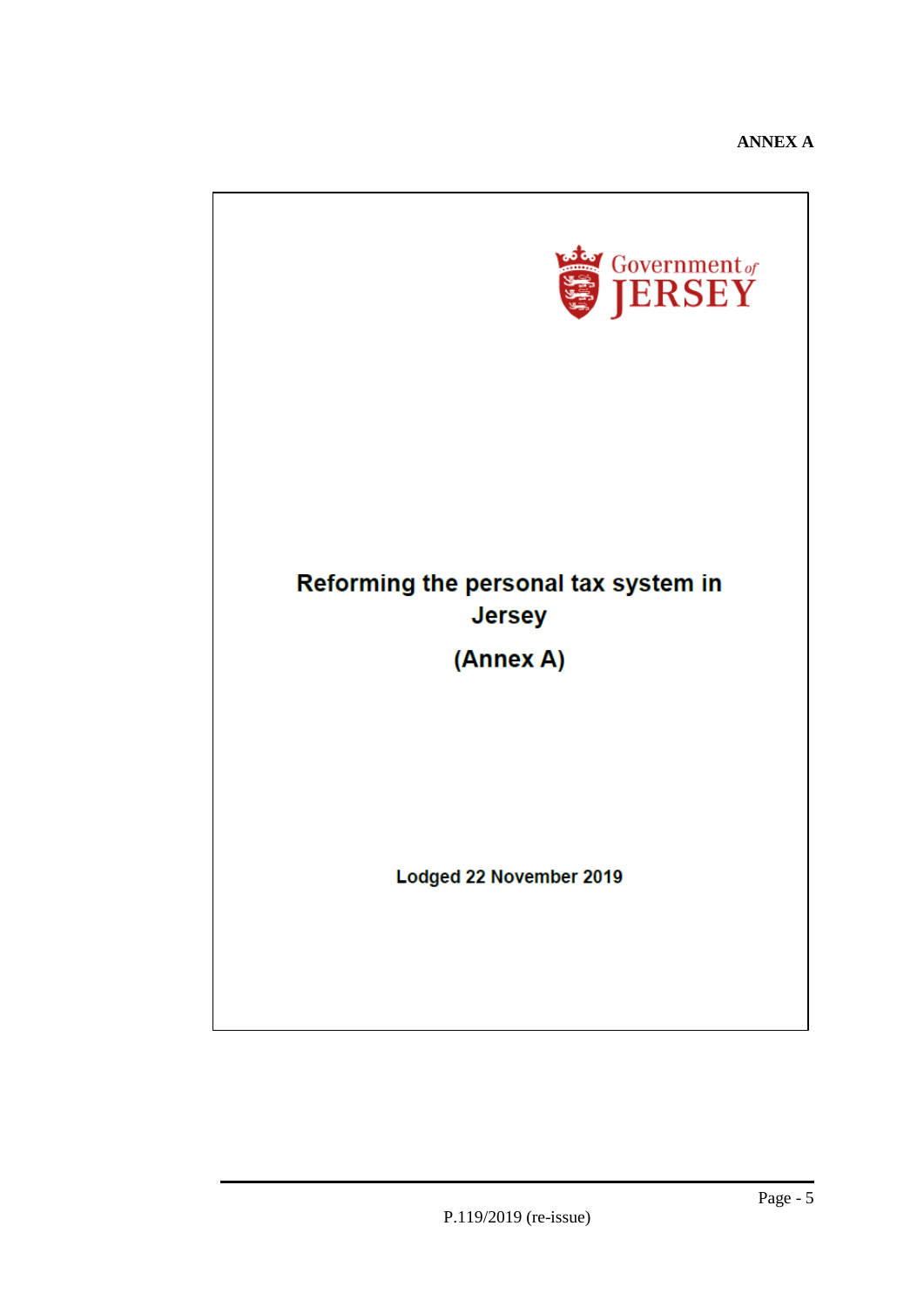#### **1. EXECUTIVE SUMMARY**

The Proposition and Report to which this research is annexed has been developed as a result of the ongoing 'Personal Tax Review'. At the core of the Personal Tax Review is the issue of how to reform the current system of Married Couples' taxation.

There are a number of ways in which the current system could be reformed. This report –

- identifies the options available; and
- examines the implications of each option for both Islanders and Government revenues.

The direction that reform should take depends on the answer to a fundamental values question –

"Does Jersey want its tax law to provide a separate status for married couples and/or couples in other legally recognised arrangements?"

Extensive public consultation from October 2017 to March 2019 was carried out for this Review, which covered a range of issues and which is summarised at paragraph 2.2 below. When asked whether they favoured separate recognition for married couples in the tax system, the public response was broadly that they did not. A further round of Focus Group meetings held in October 2019 – where participants were given a deeper understanding of the potential financial impacts of various options – has supported this view.

Changing the status of married couples in tax law results in many taxpayers paying more tax than they do at present, and some paying less. On a full analysis of the options in this report, it becomes clear that the introduction of independent taxation<sup>1</sup> would result in more than 8,300 married couples paying more tax than they currently pay, with many of these couples being single-income households in the lower income brackets.

The Terms of Reference for the Personal Tax Review stress that the aim of any reform is to modernise the tax system and maintain personal tax yield – not raise additional revenue for the Government. Any additional tax revenue raised from reform should therefore be used partially/fully to compensate some/all of the taxpayers who are negatively affected. Similarly, any shortfall in revenue would need to be otherwise met.

As a "stepping-stone" towards further reform of the Personal Income Tax system, the Council of Ministers ("CoM") supports reform of the Income Tax Law to create "joint and several liability" for married couples, to ensure that married people have equal access to each other's income tax information and are jointly accountable for what is declared on the single tax return they would still complete, i.e. both spouses/civil partners are equally liable for their joint tax liability.

This stepping-stone will be put in place for the 2021 year of assessment, requiring the lodging of revised tax law in 2020.

The Council of Ministers recognises that if independent taxation is to be introduced, it must be done in a phased way that mitigates the significant impact on married couples

1

<sup>&</sup>lt;sup>1</sup> Treat taxpayers as individuals regardless of marital status: each individual declares their own income on their own tax return form and is responsible for their own tax bill.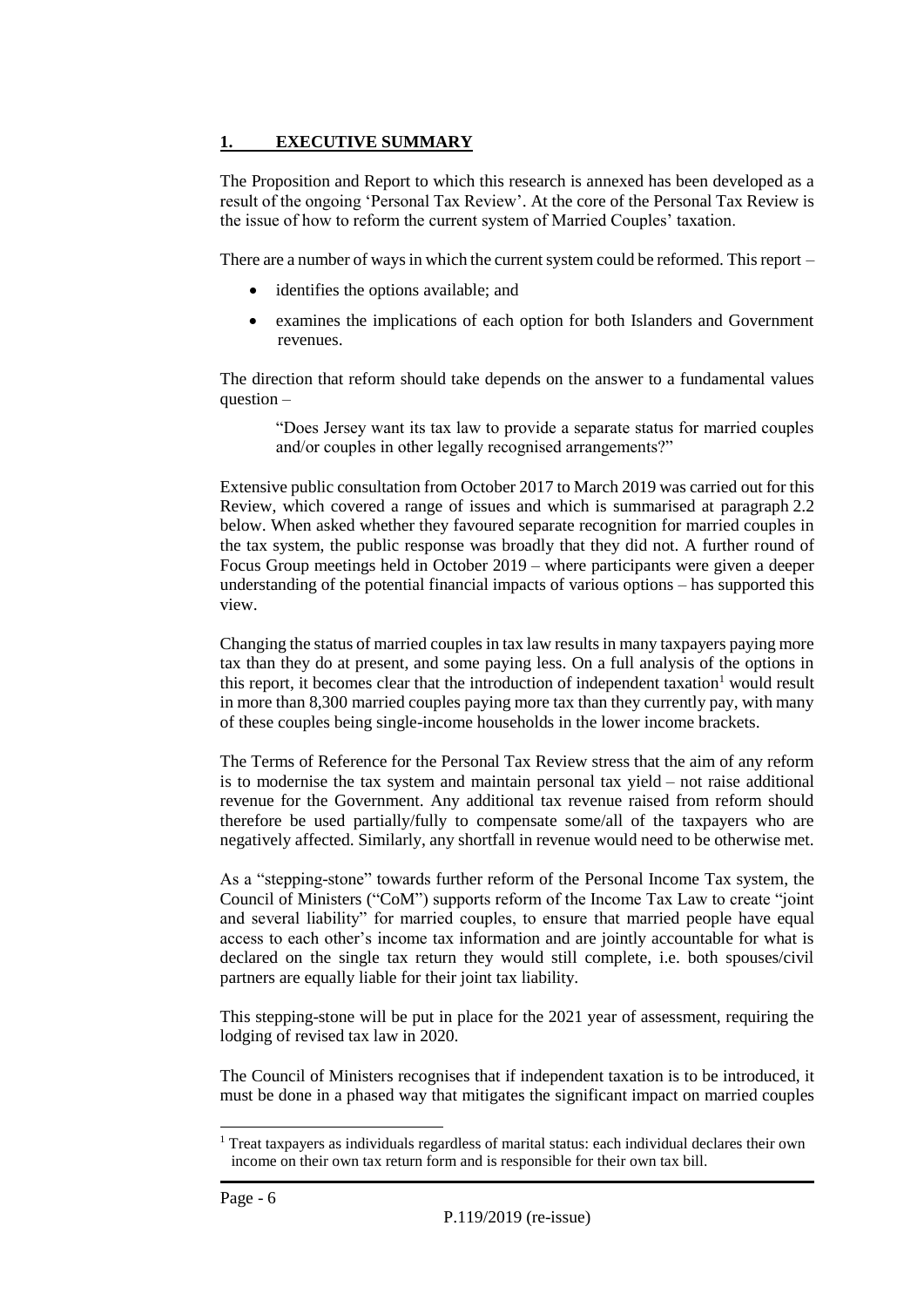with single incomes or a relatively low second income. If that route is chosen, there are a number of options that could be explored, including grandfathering and transferability of allowances. Couples who marry or enter civil partnerships<sup>2</sup> after a fixed future date would automatically enter the independent taxation regime. Couples already married or in civil partnerships on this date would continue to retain married taxation status (in the reformed married tax regime), unless they both make an irrevocable election to be taxed independently.

Other related policy issues, such as possible changes to married allowances, the treatment of children, and interaction with the social security system, also require further thought. More work is needed to explore these issues and further public consultation is likely to take place.

#### **2. THE CASE FOR REFORM OF THE PERSONAL TAX SYSTEM**

#### 2.1 The background

Over recent years there have been a number of discussions in the States Assembly about modernising the personal tax system. In 2018, Ministers agreed the following **Terms of Reference** for a personal tax review, to modernise the personal income tax system with the following 5 objectives –

- 1. Create a system which continues to raise a similar amount of personal income tax.
- 2. Create a system that better reflects modern society.
- 3. Create a system that is more equitable where similar households pay similar amounts of income tax.
- 4. Create a system that is simple (for taxpayers and the tax authority).
- 5. Create a system that is understandable for taxpayers.

Any reform needs to dovetail with both the **long-term tax policy principles** and the introduction of the Revenue Jersey online filing system, which is crucial to facilitate the administrative impact of any changes to the personal tax regime.

#### 2.2. Consultation

A fundamental part of this project has been to engage with Islanders and listen to their views. To achieve this there has been a multi-layered approach to consultation, including both quantitative and qualitative methods to ensure objectivity and maximum engagement.

The methods used and a summary of the responses are set out below –

| October  | Apptivism Facebook messenger chatbot on the current system of     |
|----------|-------------------------------------------------------------------|
| 2017     | married taxation                                                  |
| February | <i>Alnsight</i> 1st series of focus groups discussing married and |
| 2018     | unmarried taxation                                                |

-<sup>2</sup> Or married couples/civil partners who become resident in Jersey after this date.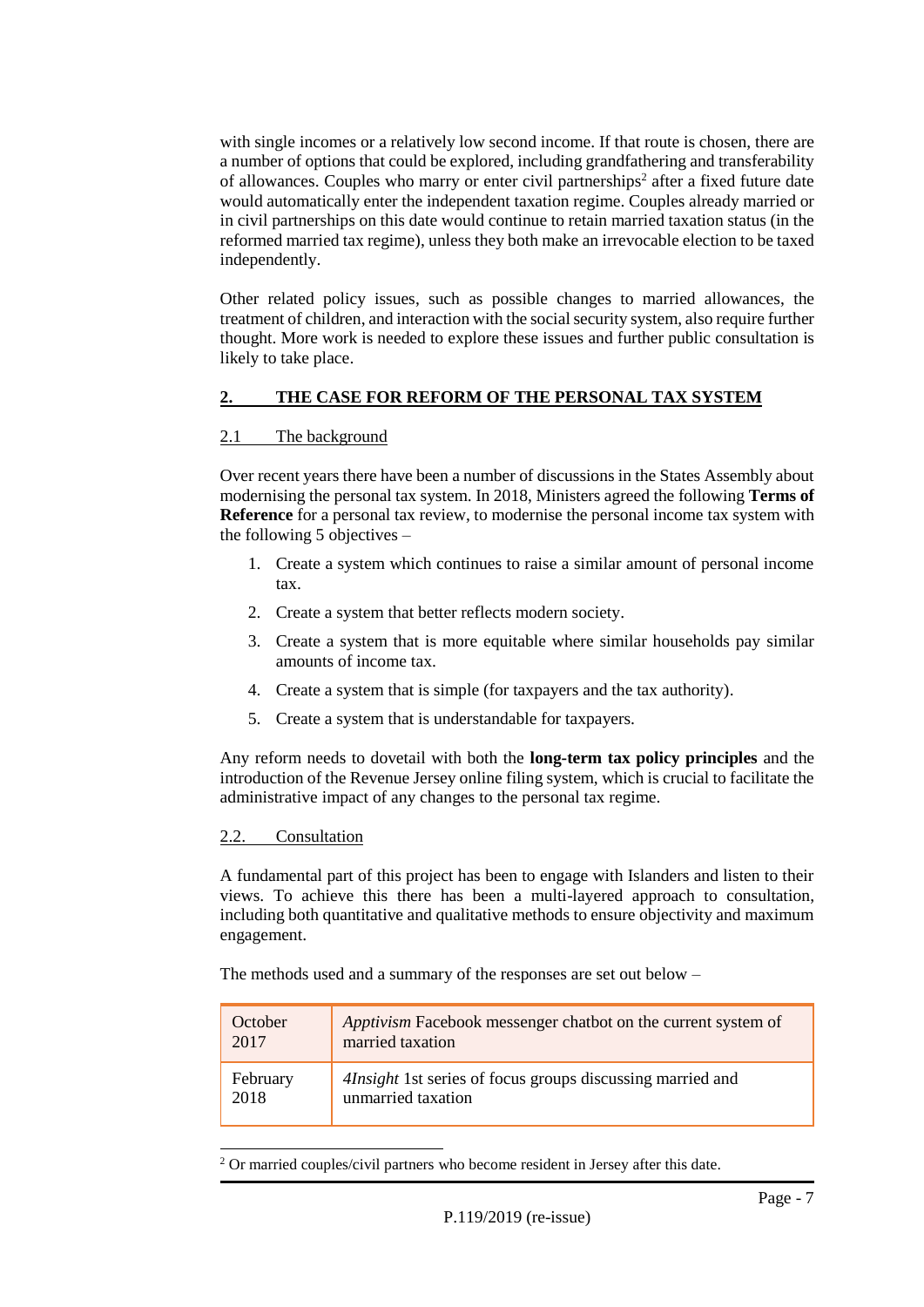| June $2018$               | <i>Statistics Jersey</i> issued the Jersey Opinions and Lifestyle Survey,<br>which included questions on married taxation                                                  |
|---------------------------|----------------------------------------------------------------------------------------------------------------------------------------------------------------------------|
| June 2018                 | <i>Alnsight</i> 2nd series of focus groups, this time discussing different<br>elements of the personal tax regime – including tax reliefs and<br>allowances, and tax rates |
| $January -$<br>March 2019 | ComRes online and telephone survey covering married taxation,<br>tax reliefs and allowances, and tax rates                                                                 |

#### **Apptivism Consultation – chatbot (engaged over 1,200 people)**

The 'chat' was aimed at gathering Islanders' opinions about perceptions of equality in the current tax system – to find out the broad direction that people would like the system for taxing married and unmarried households to take in the future. The majority of respondents wanted to change the current system of married taxation. In terms of the alternatives, the preference was for a move towards taxing people individually on their own income.

#### **4Insight Consultation – focus groups – series 1 (32 participants + in-depth interviews with groups)**

There was an overwhelming view that the current system is old-fashioned. The participants were given 4 possible alternatives to which they could award a number of "points". About 80% of participants' "points" were allocated to independent taxation. The main reasons given for this selection were to achieve fairness, simplicity, equality and transparency.

#### **Consultation – Jersey Opinions & Lifestyle Survey 2018 (> 1,000 responses)**

Opinion was split on whether the current system for taxing couples should change.

#### **ComRes Consultation – online and telephone survey (almost 3,000 responses)**

**About 50% Islanders are dissatisfied with the current system of distinguishing between married and unmarried couples** Almost two-thirds Think it is unreasonable to treat married/unmarried couples differently

Islanders' views of current system of married taxation –

Islanders' attitudes towards alternatives; preferred options –

Over 50% Say it does not reflect modern society

| Over half Independent taxation                                                                                                 |
|--------------------------------------------------------------------------------------------------------------------------------|
| About $\frac{1}{4}$ Household taxation                                                                                         |
| Around $\frac{1}{5}$ Married taxation – tax married couple as one unit with both spouses<br>being jointly and severally liable |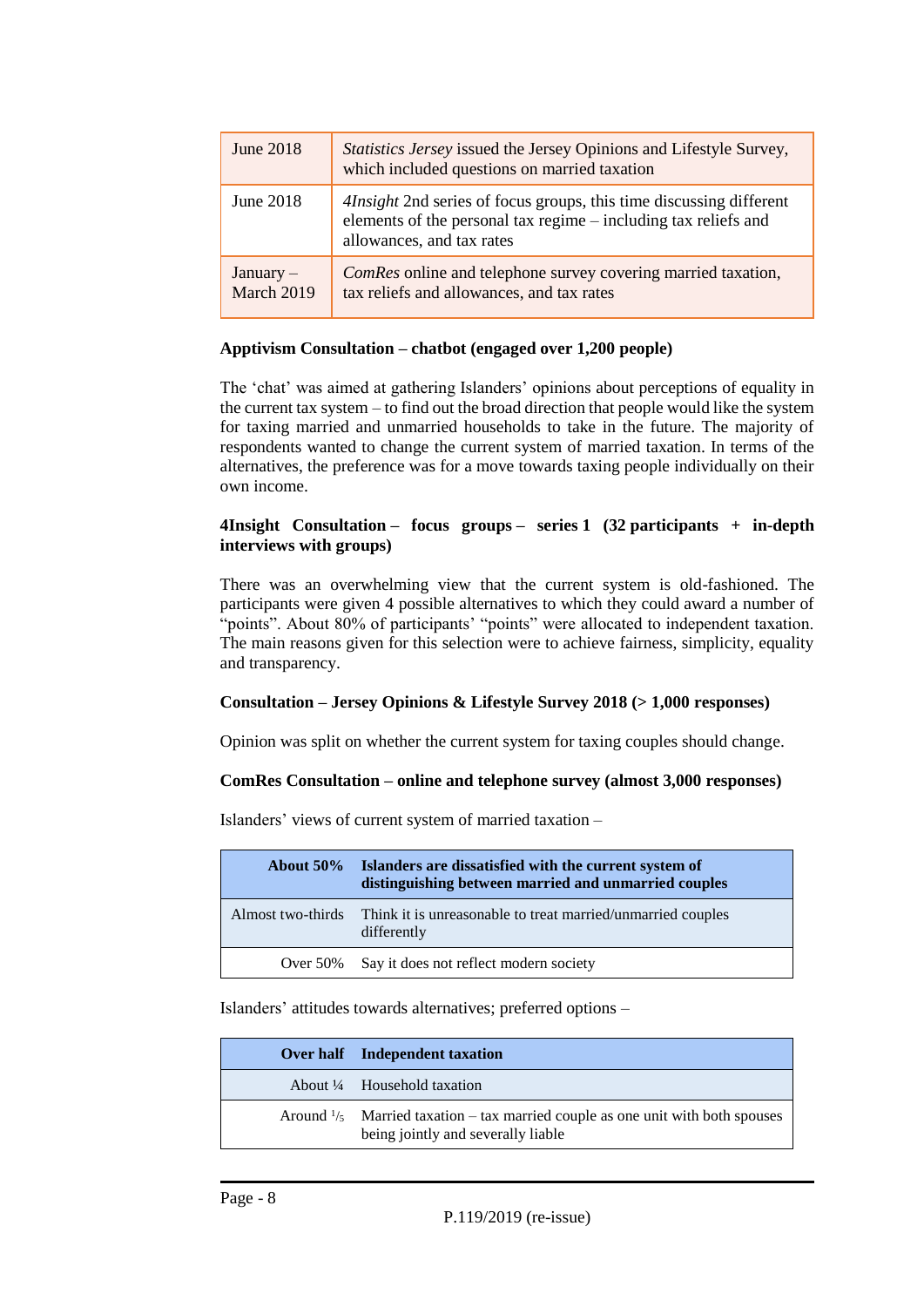#### **3. OPTIONS FOR REFORM**

There are 3 main options for reform.

- 1. Retain a "married taxation" regime, but modernise it.
- 2. Introduce independent taxation, where every taxpayer is treated as a separate unit. There are various sub-options.
- 3. Introduce "household taxation" in this context, meaning that all households of married and unmarried couples are treated the same way. There are options to include other (dependent) adults within the household unit.

**Note:** for ease of reference throughout this document, the term "married" includes all legal relationships as may (in future) be extended under the Government's Marriage Law proposals. Similarly, the term "spouse" includes legal partner.

The table at **Appendix 1** sets out the features of the existing tax regime for couples in Jersey and the features of each principal reform option.

#### 3.1. Three types of reform possible

*Retain a separate tax regime for married couples but modernise the administration of the regime.* The couple would be treated as one married unit, rather than the current system where the husband is the taxpayer. A single tax return would be filed for the couple and they would have joint and several liability for the combined tax bill. In this scenario, it may be possible to allow the option of separate assessment of each spouse/partner.

The tax return would be modernised to reflect this change, and there would be extensive technical changes required to the tax administration law. However, fundamentally the overall tax liability of the married couple would be unaltered by this administrative reform. There would be no change at all for the unmarried couple. Nobody pays more or less tax as a result of this option, and the Government revenue position is unchanged. It involves purely changing the tax administration regime (albeit that this would require significant law reform).

*Introduce Independent Taxation*. In an independent personal tax regime, each individual is treated as a separate tax unit with their own personal allowance. If married couples in Jersey move from a system where the husband is taxed on the combined income of the couple to independent taxation in its purest form, this will inevitably lead to some Islanders paying more tax and some taxing less.

The main instances in which more tax would be paid by a married couple in an independent tax regime than under the existing regime, is where –

- only one spouse is an income-earner and the second spouse has no income to utilise their personal allowance; or
- there are 2 income-earners, but the second earner does not earn sufficient income to fully utilise their personal allowance.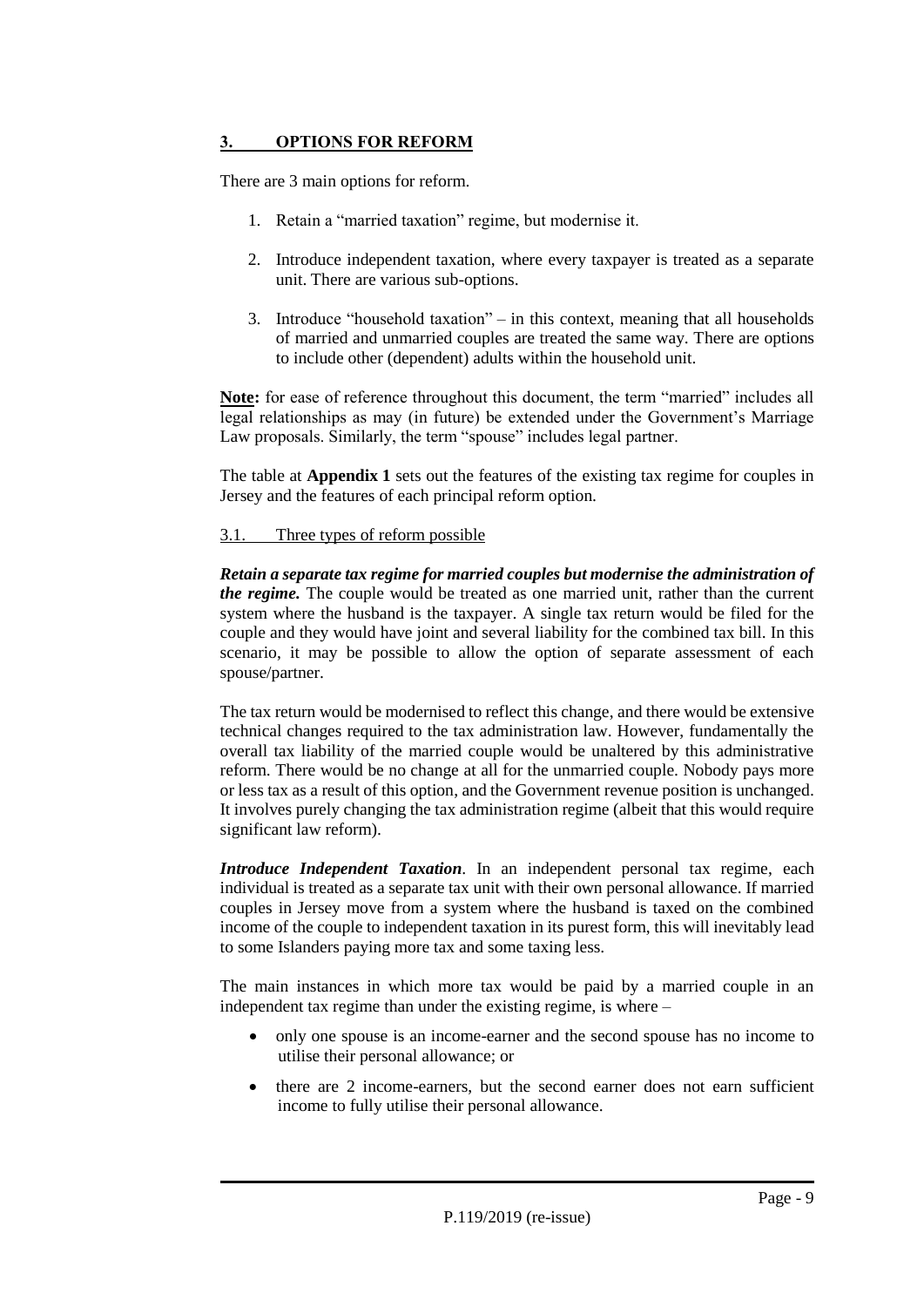At the moment, a married couple is entitled to a married allowance and, if there is a second income-earner, to an additional second income-earner's allowance. The second income-earner's allowance provides a "top-up" for couples where both are working, to equalise their allowances with 2 single income-earners. They can effectively pool the married and second income-earner's allowance against their combined income, for maximum utilisation.

With independent taxation, a spouse on no or low income would not be able to pool any unutilised allowance against the income of a higher-paid spouse. Therefore, some of their combined allowances would be unutilised and their tax bill would increase.

To mitigate the effects of unutilised allowances, consideration was given to introducing a variation of independent taxation, where each individual would be taxed as a separate tax unit, but either full or partial transferability of allowances is permitted between spouses. Allowing full transferability means that the 2 single personal allowances could effectively be shared between spouses in a married couple. Such a route would recognise a different tax treatment between married and unmarried couples. It would also add a level of complexity to the legislation and the administration – for example, each spouse may need to submit their own tax returns before either of their tax assessments could be finalised.

Consideration was also given to allowing transferability of allowances, but only up to a capped income level. However, this would add a lot of complexity as well as creating a 'cliff edge' impact for taxpayers around the income cap, with consequent unintended consequences.

For these reasons, the options for transferability of allowances between a married couple were rejected.

An alternative way of mitigating the impact of independent taxation on those taxpayers who would lose out financially is to "grandfather" married taxation for existing married couples/ civil partners, i.e. allow couples who are already married or in civil partnerships when independent taxation is introduced, to continue to be taxed as a married couple/ civil partnership for a period of time.

**Introduce Household Taxation** – this type of reform would potentially treat Islanders living together as a couple in a household as one tax unit which would be able to fully share tax allowances. In effect, it provides the benefits of married taxation to unmarried couples.

A regime like this is very unusual by international standards, although a form of household taxation is applied in France. No Islanders would pay more tax under this regime and a great many would pay less, However, for this reason it would be expensive for the Government. Tax data on cohabiting couples is not available, and therefore it is not possible to estimate the cost of this proposal.

#### 3.2. The financial impact of reform options

As noted above, Option 1 (modernised married taxation) does not impact the financial position of either taxpayers or Government revenues. However, independent taxation and household taxation regimes would have a significant impact on taxpayers and Government revenues. Based on the tax data available, the Tax Policy Unit has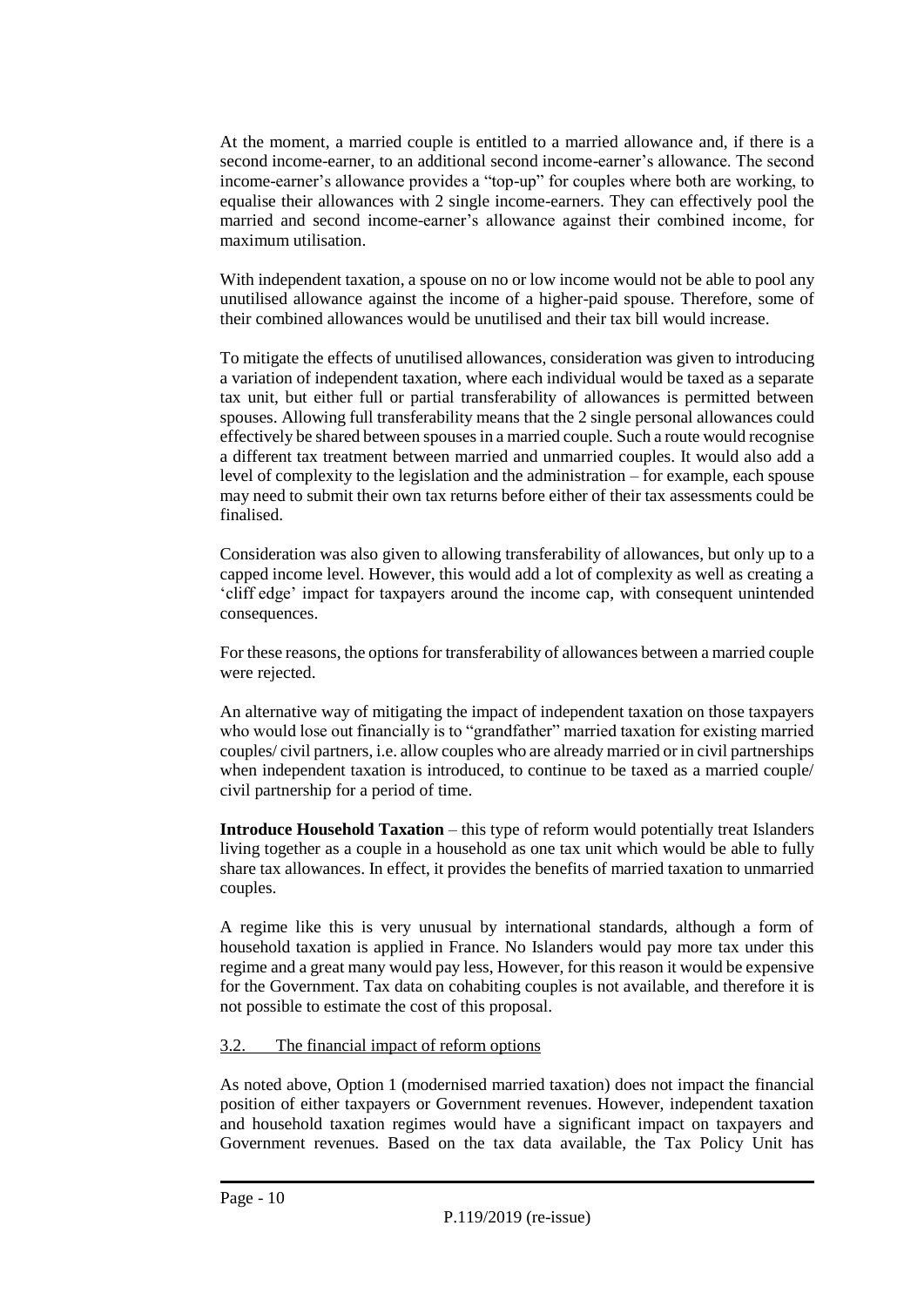estimated the extent of this impact in Table 2 below. It is not possible to quantify the costs of introducing household taxation from available data.

|                                            | <b>Full independent taxation with</b><br>no transferability of allowances                                                                                     | <b>Household taxation where</b><br>allowances are shared                            |
|--------------------------------------------|---------------------------------------------------------------------------------------------------------------------------------------------------------------|-------------------------------------------------------------------------------------|
| Those who would<br>pay less                | 2 income married couple<br>currently paying at standard rate<br>benefit from a move to<br>independent taxation if either or<br>both become marginal or exempt | Broadly speaking,<br>unmarried couples where<br>one partner has low or no<br>income |
|                                            | 3,150 married couples                                                                                                                                         | Unquantifiable numbers,<br>but considerably more than<br>3,150 married couples      |
| Those who would<br>pay more                | Marginal rate couples with a<br>single income or insufficient<br>second income to absorb<br>allowances<br>8,350 tax units                                     | None                                                                                |
| <b>Impact on</b><br>Government<br>revenues | $+£10M$ Gain (£13M from those<br>who pay more and £3M from<br>those who pay less)                                                                             | <b>Government revenues</b><br>expected to be<br>significantly less                  |

|  | Table 2: The financial impacts of reform for taxpayers and on Government revenues |
|--|-----------------------------------------------------------------------------------|
|--|-----------------------------------------------------------------------------------|

#### 3.3 The financial impact of household taxation

The cost of introducing household taxation is unquantifiable, but would be expensive for the Government. It would be very difficult to introduce a cost-neutral form of household taxation because all unmarried couples in Jersey are likely to gain, and nobody would pay any additional tax. It would also be difficult to monitor whether adults living in the same household are actually living as a "couple", in line with the policy intent of this reform.

#### 3.4 The financial impact of independent taxation

Independent taxation with no transferability of allowances would have a significant impact on the Island's married couples.

Tax Policy Unit data shows that 8,300 married couples would pay total additional tax of approximately £13 million; and 3,150 couples would pay less tax totalling £3 million. The net impact on Government revenues is predicted to be an annual gain of approximately £10 million.

The taxpayers who gain under this proposal are mainly higher-earning couples who are taxed at the standard rate and currently cannot avail themselves of personal allowances.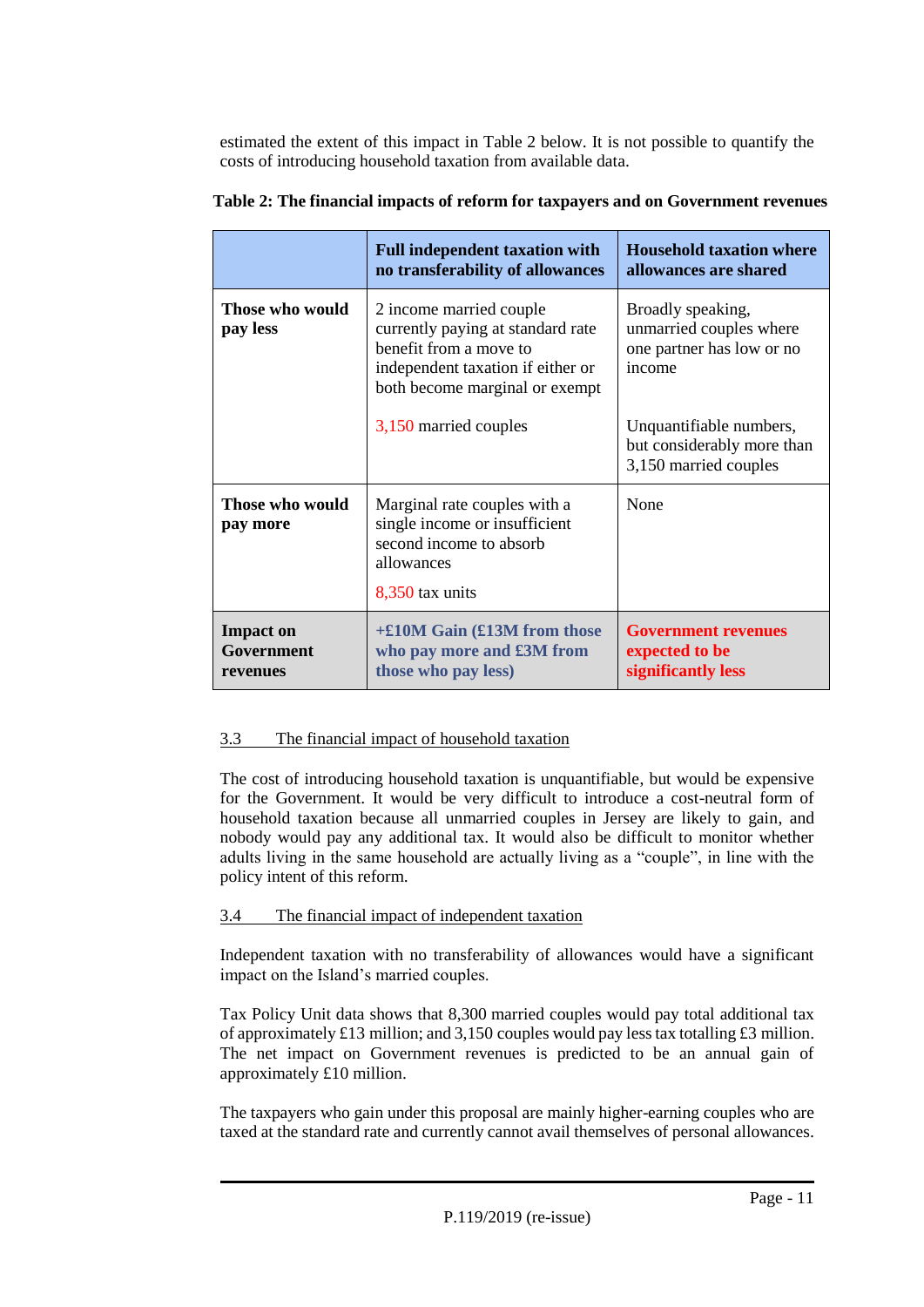The main concern however, is the 8,300 cohort of married couples who would pay more. These couples would pay more for 3 main reasons –

- 1. The loss of married allowance/second earner allowance and the inability to fully utilise 2 individual personal allowances.
- 2. The Tax Policy Unit modelling assumes that child allowances are split 50:50 between each spouse, and therefore there will also be an element of child allowances that cannot be fully utilised for some couples. A policy decision to allow the child allowance to be allocated in any ratio (as currently happens with unmarried couples) could reduce this cost to taxpayers.

The role of the tax system in supporting children is clearly and inexorably linked with any decision taken on the future tax treatment of couples, and needs to be considered more fully in 2020, in conjunction with the Early Years Policy Development Board.

3. The Tax Policy Unit modelling currently assumes that mortgage interest relief is split 50:50 between each spouse. Again, it is possible to allow married couples to continue claiming their existing level of mortgage interest relief in full in an independent taxation scenario. However, this would re-introduce differences between married and unmarried couples. This issue is a transitional issue, since tax relief for mortgage interest will be phased out by year of assessment 2026.

It should be noted that, although about 8,300 couples would pay more, and about 3,150 would pay less, the majority of Islanders would not see a change in their tax bill as a result of a move to full independent taxation.

The tables below provide further analysis of the married couples who would be impacted by an immediate move to independent taxation.

The 8,300 married couples who would pay more tax are spread across the age spectrum, mainly from 35 years to 65 years and above. More than 50% of them are aged over 55 years.

|                    | <b>Married couples without</b> | Married couples with who would pay | <b>Total number of</b><br>married couples |
|--------------------|--------------------------------|------------------------------------|-------------------------------------------|
| Age range          | children                       | Children                           | more                                      |
|                    |                                |                                    |                                           |
| 18 - 24 years      | 15                             | 15                                 | 30                                        |
| 25 - 34 years      | 225                            | 615                                | 840                                       |
| 35 - 44 years      | 235                            | 1,380                              | 1,615                                     |
| 45 - 54 years      | 535                            | 945                                | 1,480                                     |
| 55 - 64 years      | 1,210                          | 210                                | 1,420                                     |
| $65 + \gamma$ ears | 2,920                          | 30                                 | 2,950                                     |
| <b>Unknown</b>     | 10                             | $\overline{5}$                     | 15                                        |
| Total              | 5,150                          | 3,200                              | 8,350                                     |

| Table 4 – The age profile of those who would pay more in a fully independent tax system |  |  |  |
|-----------------------------------------------------------------------------------------|--|--|--|
|-----------------------------------------------------------------------------------------|--|--|--|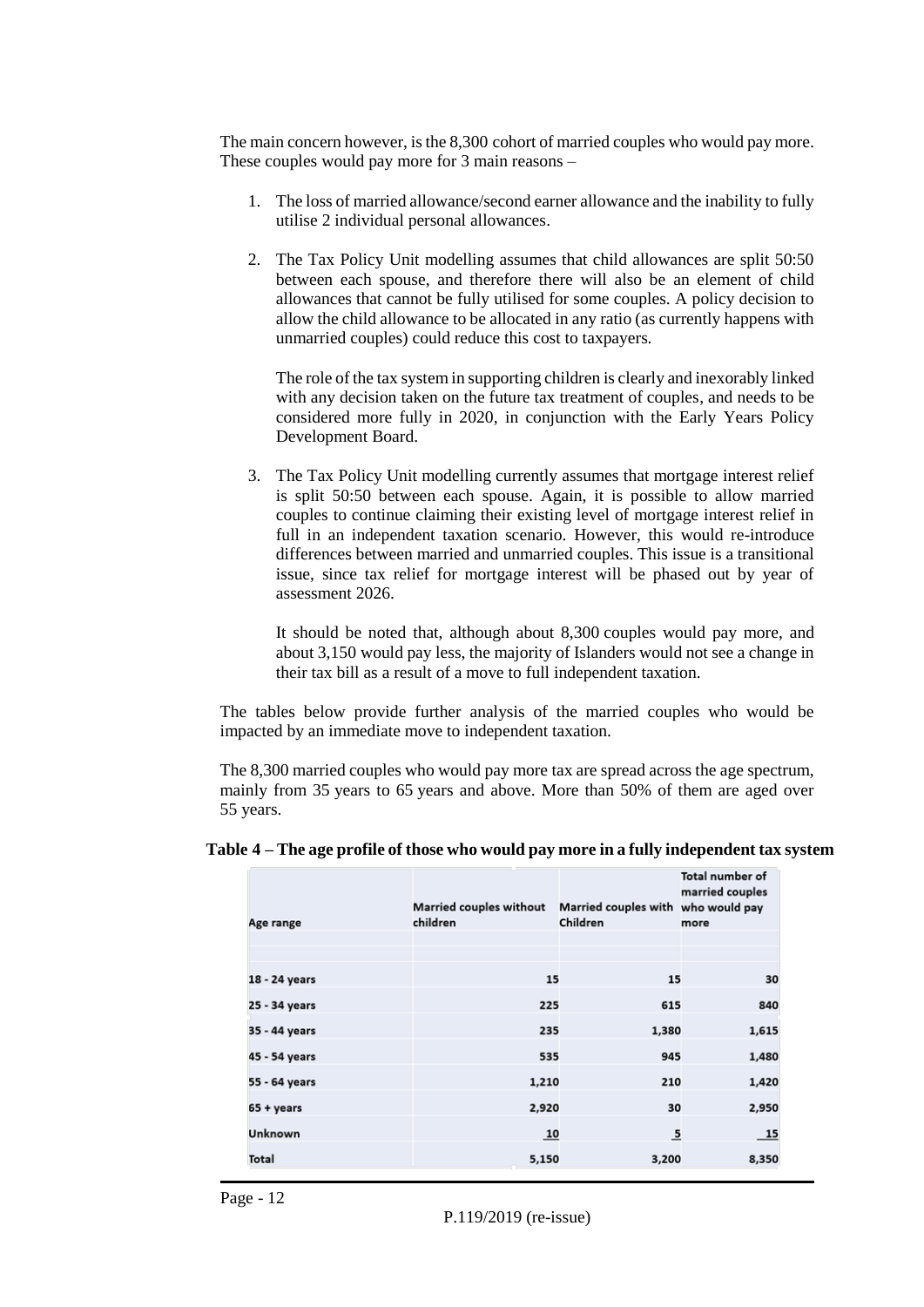They are also primarily marginal rate taxpayers, with two-thirds of these married couples having a combined income of less than £50,000.

| Income range        | No. of married<br>couples without<br>children | children | No. of married Total number of married<br>couples with couples who would pay<br>more |
|---------------------|-----------------------------------------------|----------|--------------------------------------------------------------------------------------|
|                     |                                               |          |                                                                                      |
|                     |                                               |          |                                                                                      |
| £25,000 or less     | 1055                                          | 390      | 1445                                                                                 |
| £25,001 - £50,000   | 2795                                          | 1333     | 4128                                                                                 |
| £50,001 - £75,000   | 915                                           | 785      | 1700                                                                                 |
| £75,001 - £100,000  | 325                                           | 415      | 740                                                                                  |
| £100,001 - £150,000 | 55                                            | 260      | 315                                                                                  |
| £150,000 plus       | $\overline{5}$                                | 17       | 22                                                                                   |
| <b>Total</b>        | 5,150                                         | 3,200    | 8,350                                                                                |

#### **Table 4a – The income profile of those who would pay more in a fully independent tax system**

Tables 4c and 4d illustrate the additional tax liability payable by married couples in any move to independent taxation across different income levels.

In Table 4c, the couple's total income is split 80/20 between them and it can be seen that the highest levels of additional tax are paid when there is a joint income of between £30,000 and £50,000. Many standard rate taxpayers with a second income will pay less tax, as they will have access to a personal allowance that is not currently available to them.

#### **Table 4c – 80/20 income split**

| <b>Joint Income</b> | <b>Married Liability</b> | <b>Independent Taxation</b> | Additional (reduction in) tax due |
|---------------------|--------------------------|-----------------------------|-----------------------------------|
| £20,000             | £0                       | £156                        | £156                              |
| £30,000             | £0                       | £2,236                      | £2,236                            |
| £40,000             | £2,392                   | £4,316                      | £1,924                            |
| £50,000             | £4,992                   | £6,396                      | £1,404                            |
| £60,000             | £7,592                   | £8,476                      | £884                              |
| £70,000             | £10,192                  | £10,556                     | £364                              |
| £80,000             | £12,792                  | £12,792                     | £0                                |
| £90,000             | £15,392                  | £15,076                     | (E316)                            |
| £100,000            | £17,992                  | £17,196                     | (E796)                            |
| £110,000            | £20,592                  | £19,316                     | (E1, 276)                         |
| £120,000            | £23,192                  | £21,436                     | (E1,756)                          |
| £130,000            | £25,792                  | £23,556                     | (E2, 236)                         |
| £140,000            | £28,000                  | £25,676                     | (E2, 324)                         |
| £150,000            | £30,000                  | £27,796                     | (E2, 204)                         |
| £160,000            | £32,000                  | £29,916                     | (E2,084)                          |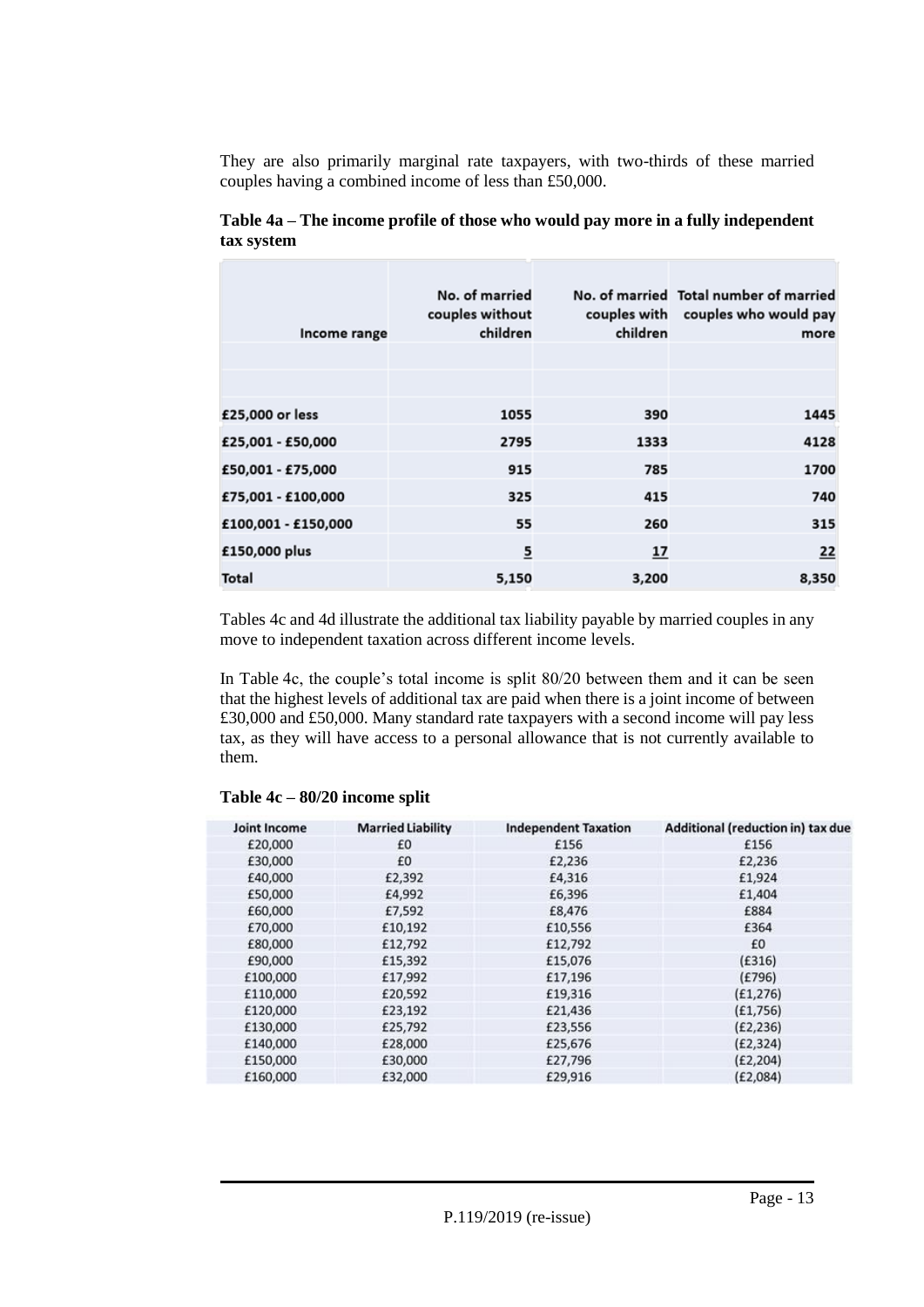Table 4d similarly illustrates the impact on a one-income couple. The main difference is that standard rate taxpayers will not gain from independent taxation if there is only one income-earner in the couple, as they have no second income to absorb a second personal allowance.

| <b>Joint Income</b> | <b>Current Liability</b> | <b>Independent Taxation</b> | <b>Additional tax due</b> |
|---------------------|--------------------------|-----------------------------|---------------------------|
| £20,000             | £0                       | £1,196                      | £1,196                    |
| £30,000             | £1,352                   | £3,796                      | £2,444                    |
| £40,000             | £3,952                   | £6,396                      | £2,444                    |
| £50,000             | £6,552                   | £8,996                      | £2,444                    |
| £60,000             | £9,152                   | £11,596                     | £2,444                    |
| £70,000             | £11,752                  | £14,000                     | £2,248                    |
| £80,000             | £14,352                  | £16,000                     | £1,648                    |
| £90,000             | £16,952                  | £18,000                     | £1,048                    |
| £100,000            | £19,552                  | £20,000                     | £448                      |
| £110,000            | £22,000                  | £22,000                     | £0                        |
| £120,000            | £24,000                  | £24,000                     | £0                        |
| £130,000            | £26,000                  | £26,000                     | £0                        |
| £140,000            | £28,000                  | £28,000                     | £0                        |
| £150,000            | £30,000                  | £30,000                     | £0                        |
| £160,000            | £32,000                  | £32,000                     | £0                        |

**Table 4d – sole income married couple**

The graphs below illustrate the impact for married couples where income is split on an 80/20 income split basis (i.e. one lower earner) and a 100/0 income split basis (sole earner).

#### **Key:**

| Current position     |               |
|----------------------|---------------|
| Independent taxation |               |
| X axis               | Joint income  |
| Y axis               | Tax liability |

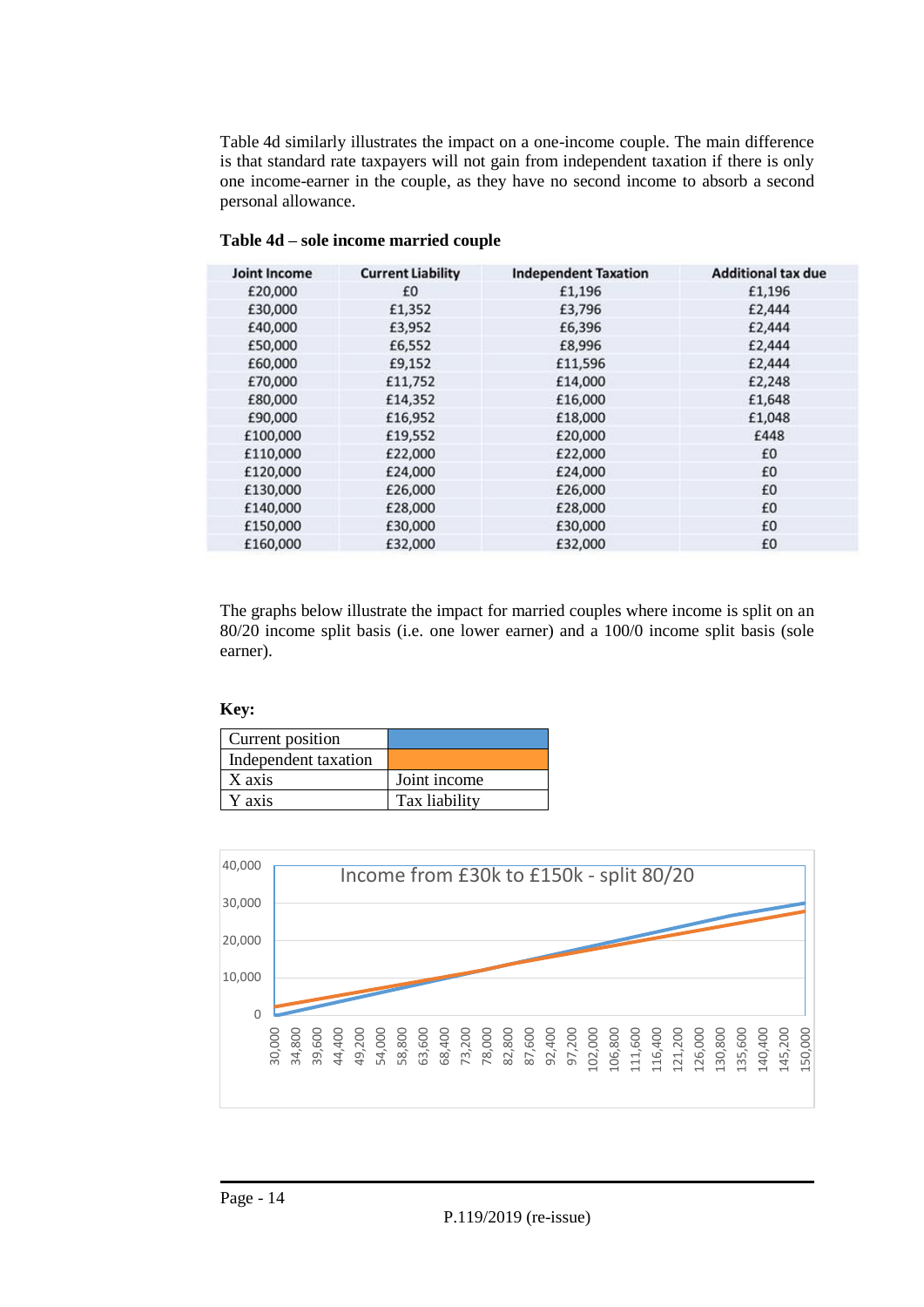

#### 3.5 Independent taxation with grandfathering

It is possible to create law which would require all individuals who marry – and all married couples who come to Jersey – after a set date, to be taxed as individuals. Taxresident couples married before that date could be allowed to keep their existing tax allowances unless they chose (irrevocably) to be taxed independently. Options around changes to married allowances would have to be considered to ensure that no married people would be out-of-pocket if there was a move to independent taxation, or that the loss would be limited.

Under this proposal, all couples who marry or relocate to Jersey after the introduction of independent taxation would automatically be taxed independently, without any permitted transfer of allowances. This position would ensure parity of tax treatment between unmarried couples and couples married after that date.

This option to "grandfather" couples who are already married would mitigate the impact for those who would otherwise pay more under independent taxation. Nobody would pay more tax than they do at present, although some higher-earning married couples may still benefit from a move to independent taxation.

Government revenues would gain from the non-transferability of allowances between couples who marry in future, although there may be a cost in the interim period from those currently married couples who opt for independent taxation and benefit financially from this move. The outermost cost is likely to be in the region of £3.5 million to £4 million, and this cost would have to be mitigated so that the reform delivered a costneutral Government revenue position.

For pre-2022 married couples who chose to remain in the married taxation regime, the married-man tax treatment would be abolished, the tax return form would be updated, and joint and several liability would be introduced.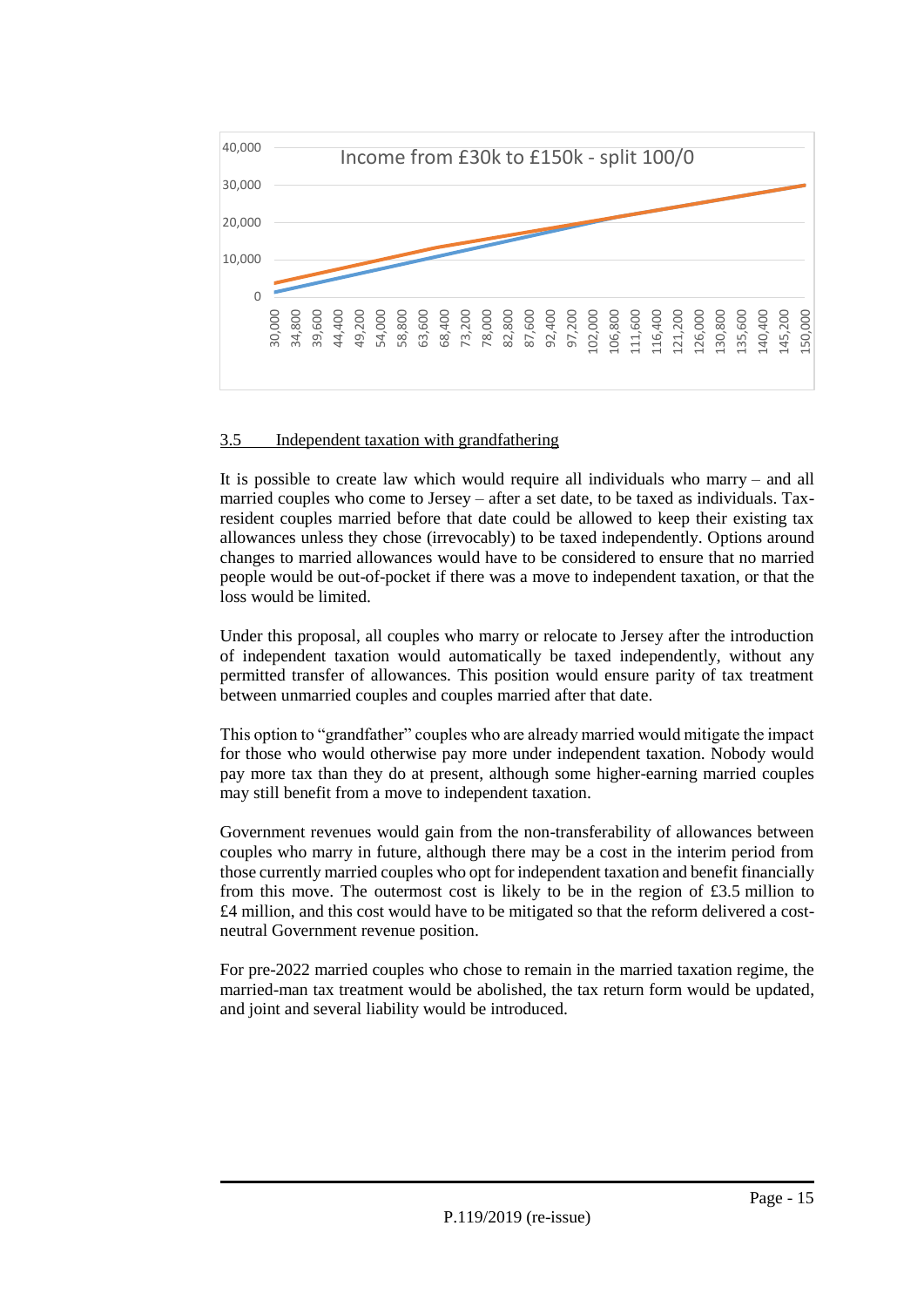#### **4. FURTHER ROUND OF CONSULTATION**

The Tax Policy Unit ran a further round of focus groups in October 2019. There were 26 participants – all of whom had previously participated in the 2018 focus groups. The purpose of revisiting this group was to revert with their preference for independent taxation, and ask whether that was still the preference once the financial impact of that was discussed.

The outcome was that independent taxation remained their over-riding preference –

- 8 supported straight independent taxation, provided taxpayers had 2 or 3 years' notice before implementation
- 16 supported a gradual move to independent taxation
- one supported the transferability of allowances within married couples
- one supported maintaining the current system and/or allowing the tax form to be joint.

The view was that introducing equality and a fairer system outweighed any loss of tax relief for married couples, provided there was a gradual move to this position.

#### **5. CONCLUSION**

Reforming the personal income tax system could have significant consequences for married couples.

One option would be to introduce independent taxation, but if this was done it would have to be grandfathered in order to mitigate the impact on those married couples who would face a higher tax bill as a result.

What is clear is that a system of married taxation will be in place for a period of years, and therefore the current version of married taxation must be reformed in order to ensure that the archaic approach of treating the wife's income as belonging to her husband, is removed.

Therefore we recommend introducing a system of joint and several tax liability for married couples that will take effect from 1st January 2021. The legislation for this would be drafted in 2020.

At the same time, further policy development work will continue to assess the issues that require further work, such as the interaction with tax allowances and reliefs for children, and how these changes will sit alongside the Social Security benefits system, as well as options to phase-out the current system and mitigate the impact of doing so.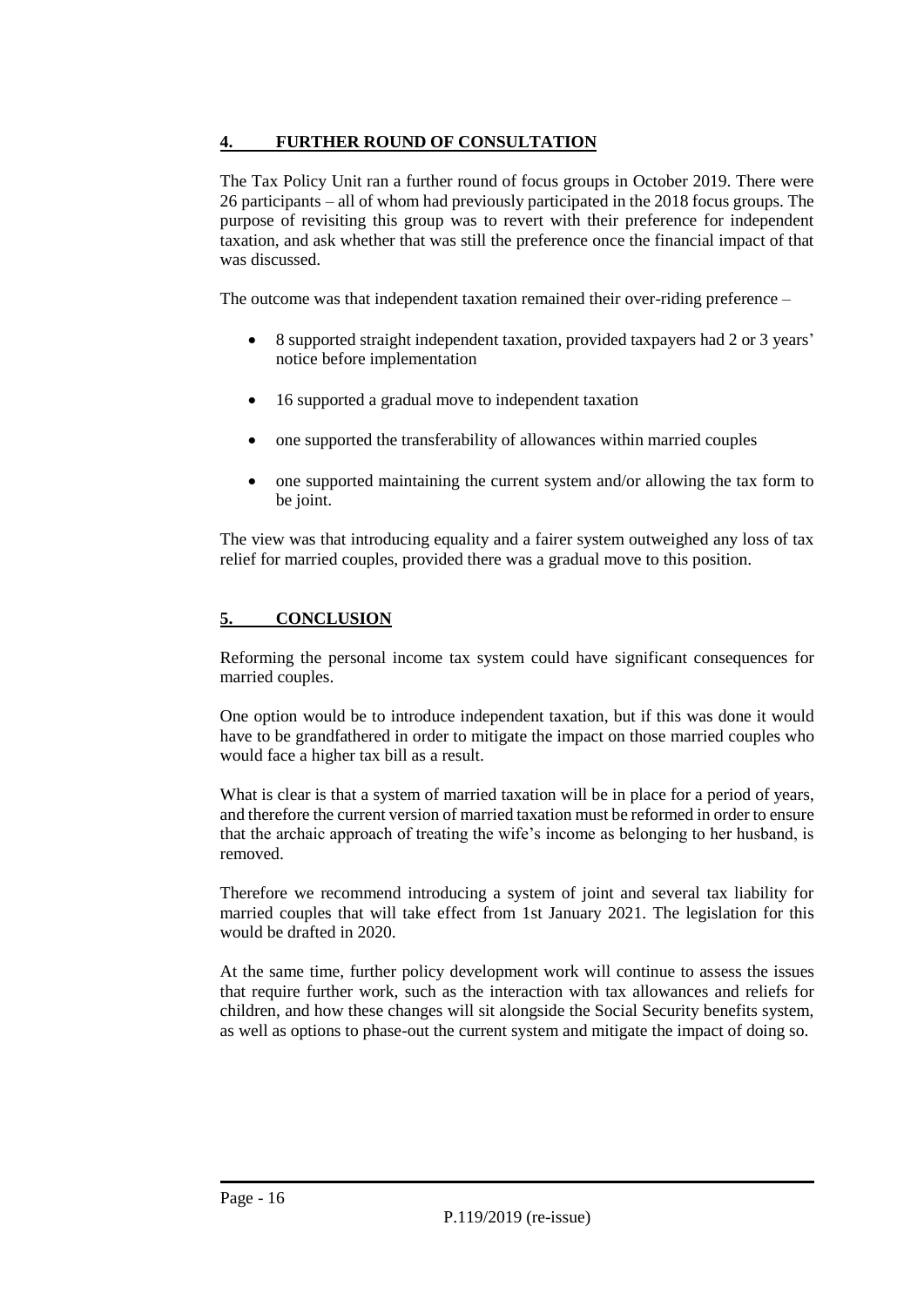#### Features of the existing tax regime for couples in Jersey and the features of principal reform options

| Current regime | Options for reform |
|----------------|--------------------|
|                |                    |

| Retain a "married taxation" <sup>3</sup> regime | Introduce independent taxation | Introduce "household" taxation <sup>4</sup> |
|-------------------------------------------------|--------------------------------|---------------------------------------------|
| but modernise it                                |                                |                                             |

|                  |                    |                 |                     |                    |                        |                          | All "couples" in a household          |
|------------------|--------------------|-----------------|---------------------|--------------------|------------------------|--------------------------|---------------------------------------|
|                  | Married            | Unmarried       | <b>Married</b>      | <b>Unmarried</b>   |                        |                          | treated the same way in the tax       |
|                  | couples            | couples         | couples             | couples            | <b>Married couples</b> | <b>Unmarried couples</b> | system                                |
| The unit of      | The husband is the | The individual  | The couple but with | The individual     | The individual         | The individual           | The household "couple"                |
| taxation         | taxpayer. The wife |                 | an option for       |                    |                        |                          |                                       |
|                  | is not recognised  |                 | separate            |                    |                        |                          |                                       |
|                  |                    |                 | assessment          |                    |                        |                          |                                       |
| <b>The basis</b> | The income of the  | The income of   | The income of the   | The income of each | The income of each     | The income of each       | The income of the household couple is |
| on which         | couple is          | each partner is | couple is combined  | partner is taxed   | partner is taxed       | partner is taxed         | combined and taxed with joint and     |
| the              | combined and       | taxed           | and they are taxed  | independently      | independently          | independently            | several liability                     |
| couple's         | deemed to be the   | independently   | as a couple with    |                    |                        |                          |                                       |
| income is        | income of the      |                 | joint and several   |                    |                        |                          |                                       |
| taxed            | husband            |                 | liability           |                    |                        |                          |                                       |
|                  |                    |                 | Separate            |                    |                        |                          |                                       |
|                  |                    |                 | assessments could   |                    |                        |                          |                                       |
|                  |                    |                 | be an option        |                    |                        |                          |                                       |
|                  |                    |                 |                     |                    |                        |                          |                                       |

<sup>&</sup>lt;sup>3</sup> Continue to recognise the status of married couples and civil partnerships in tax law

<sup>&</sup>lt;sup>4</sup> To include only "couples" in the household and not other relatives/co-habitees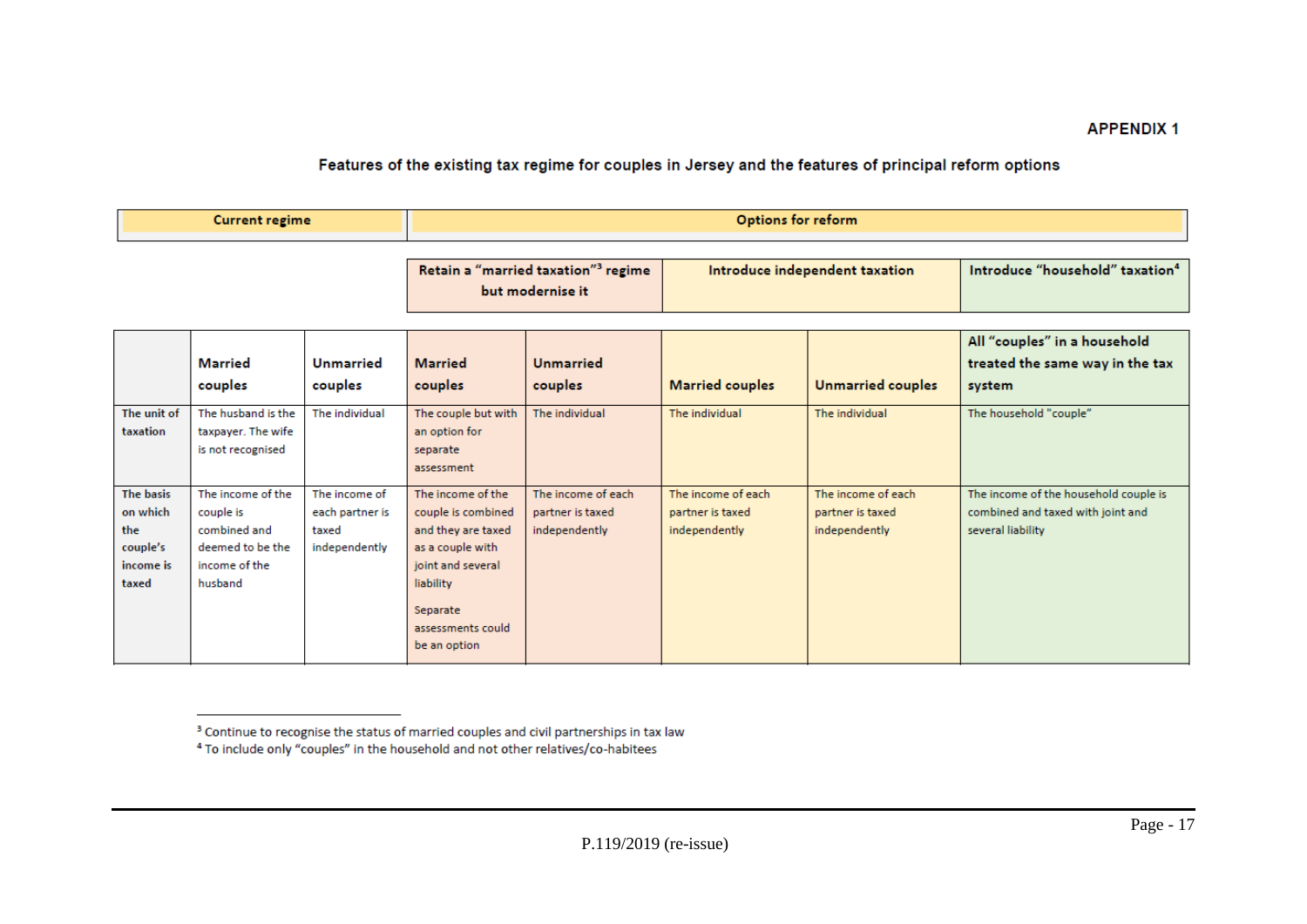|                                      |                                                                                     |                                                                                                                                                |                                                                               |                                                                                                                                                          |                                                                                                                                                                                                                                                                                                                                         |                                                                                                                                           | All "couples" in a household                                                                                                                                                                                                      |  |  |  |
|--------------------------------------|-------------------------------------------------------------------------------------|------------------------------------------------------------------------------------------------------------------------------------------------|-------------------------------------------------------------------------------|----------------------------------------------------------------------------------------------------------------------------------------------------------|-----------------------------------------------------------------------------------------------------------------------------------------------------------------------------------------------------------------------------------------------------------------------------------------------------------------------------------------|-------------------------------------------------------------------------------------------------------------------------------------------|-----------------------------------------------------------------------------------------------------------------------------------------------------------------------------------------------------------------------------------|--|--|--|
|                                      | <b>Married</b>                                                                      | <b>Unmarried</b>                                                                                                                               | <b>Married</b>                                                                | <b>Unmarried</b>                                                                                                                                         |                                                                                                                                                                                                                                                                                                                                         |                                                                                                                                           | treated the same way in the tax                                                                                                                                                                                                   |  |  |  |
|                                      | couples                                                                             | couples                                                                                                                                        | couples                                                                       | couples                                                                                                                                                  | <b>Married couples</b>                                                                                                                                                                                                                                                                                                                  | <b>Unmarried couples</b>                                                                                                                  | system                                                                                                                                                                                                                            |  |  |  |
|                                      | Allowances available                                                                |                                                                                                                                                |                                                                               |                                                                                                                                                          |                                                                                                                                                                                                                                                                                                                                         |                                                                                                                                           |                                                                                                                                                                                                                                   |  |  |  |
| Tax<br>exemption<br>threshold        | 1 x married<br>couple's threshold                                                   | 2 x single<br>person's<br>thresholds<br>Not transferable                                                                                       | 1 x married<br>couple's threshold                                             | 2 x single person's<br>thresholds<br>Not transferable                                                                                                    | 2 x single person's<br>thresholds<br>May/may not be<br>transferable between<br>spouses/partners                                                                                                                                                                                                                                         | 2 x single person's<br>thresholds<br>Not transferable                                                                                     | 1 household allowance based on 2<br>unmarried allowances                                                                                                                                                                          |  |  |  |
|                                      | Potentially 1 x<br>second earner's<br>allowance <sup>5</sup>                        |                                                                                                                                                | Potentially 1 x<br>second earner's<br>allowance <sup>6</sup>                  |                                                                                                                                                          |                                                                                                                                                                                                                                                                                                                                         |                                                                                                                                           | Potentially 1 x second earner's allowance                                                                                                                                                                                         |  |  |  |
| <b>Allowances</b><br>for<br>children | 1 x child allowance<br>per child, set<br>against the<br>"husband's" joint<br>income | 1 x child<br>allowance per<br>child<br>+1 x additional<br>child allowance<br>Both can be<br>allocated in any<br>ratio between<br>the taxpayers | 1 x child allowance<br>per child, set<br>against the couple's<br>joint income | 1 x child allowance per<br>child<br>+1 x additional child<br>allowance for each<br>child. Both can be<br>allocated in any ratio<br>between the taxpayers | 1 x child allowance per<br>child<br>May/may not be<br>transferable between<br>spouses/partners<br>The issue of Additional<br><b>Personal Allowance</b><br>would need to be<br>considered: In an<br>independent tax regime<br>is it correct for couples<br>to be treated differently<br>as regards APA based on<br>their marital status? | 1 x child allowance per<br>child<br>+1 x additional child<br>allowance for each child.<br>Allocation between the<br>partners to be agreed | 1 x child allowance for each child, set<br>against the household joint income<br>The issue of APA would need to be<br>considered. The current rules would not<br>fit within a regime where all households<br>are treated the same |  |  |  |

<sup>5</sup> Only if both partners are working/receive pension income<br><sup>6</sup> Only if both partners are working/receive pension income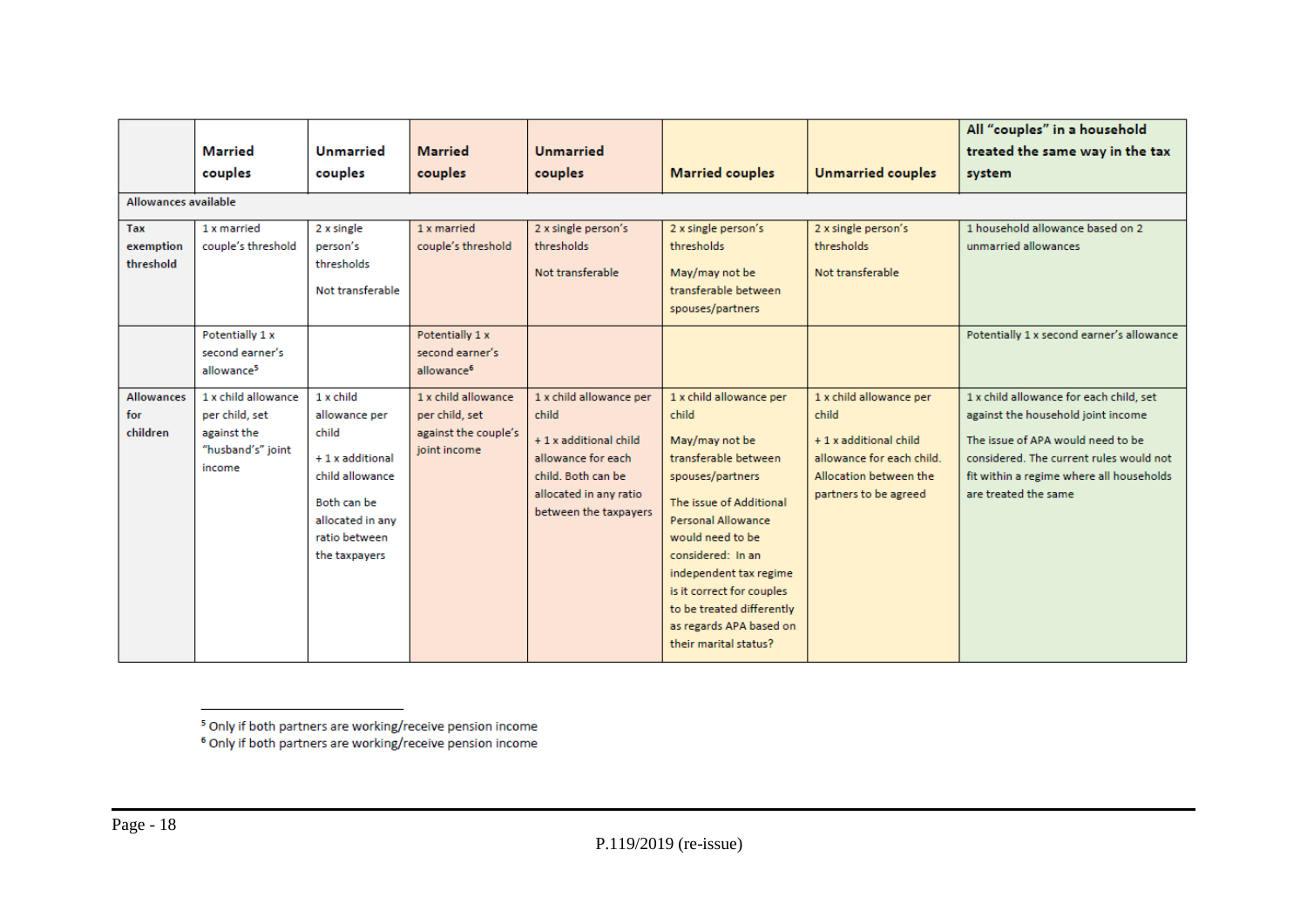|                   |                    |                  |                      |                        |                        |                        | All "couples" in a household         |
|-------------------|--------------------|------------------|----------------------|------------------------|------------------------|------------------------|--------------------------------------|
|                   | Married            | <b>Unmarried</b> | <b>Married</b>       | <b>Unmarried</b>       |                        |                        | treated the same way in the tax      |
|                   | couples            | couples          | couples              | couples                | <b>Married couples</b> | Unmarried couples      | system                               |
| <b>Child care</b> | Available provided | Available        | Available provided   | Available provided     | Available provided     | Available provided     | Available provided both spouses work |
| tax relief        | both spouses work  | provided         | both spouses work    | both spouses work      | taxpayer works         | taxpayer works         |                                      |
|                   |                    | taxpayer works   |                      |                        |                        |                        |                                      |
| <b>Rules</b> on   | 1 tax return filed | 2 separate tax   | 1 joint tax return   | 2 separate tax returns | 2 separate tax returns | 2 separate tax returns | 1 household tax return - joint and   |
| returning         | by the husband -   | returns          | with an option for 2 |                        |                        |                        | several liability                    |
| the income        | joint and several  |                  | separate returns     |                        |                        |                        |                                      |
| to Revenue        | liability          |                  |                      |                        |                        |                        |                                      |
| <b>Jersey</b>     |                    |                  |                      |                        |                        |                        |                                      |
|                   |                    |                  |                      |                        |                        |                        |                                      |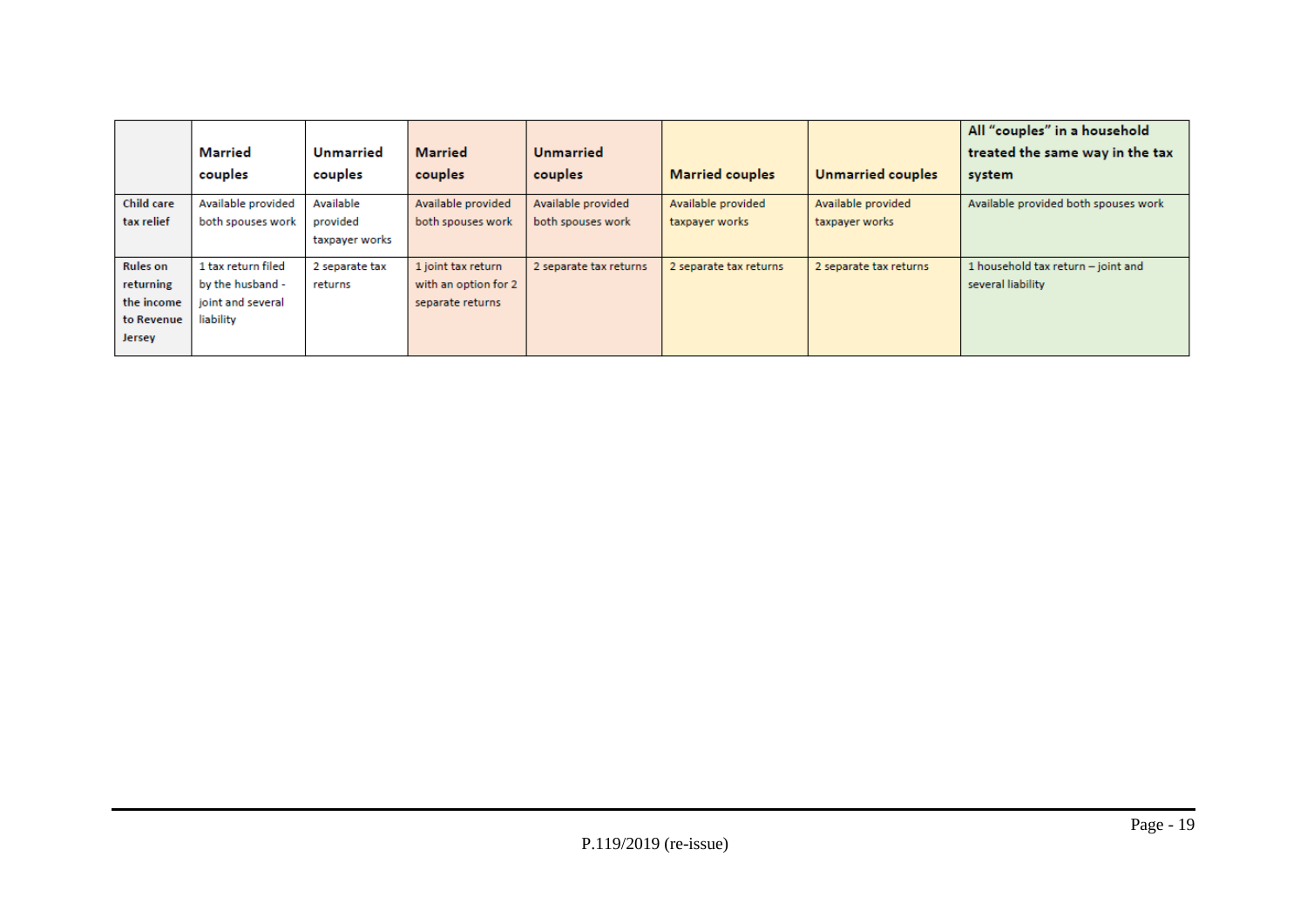**Summary of results from ComRes surveys**



As part of the second stage of the Government of Jersey's Review of Personal Tax, the Minister for Treasury and Resources commissioned ComRes, an independent research consultancy, to undertake consultation with islanders about how best to reform Jersey's approach to personal taxation, to ensure that it is modern and reflects Jersey society,

The Government has consulted with Islanders as part of this review to determine both their views on Jersey's current personal income tax system as well as their attitudes towards its modernisation. Through online and telephone interviews, ComRes investigated the attitudes of Jersey residents towards the current system of "married taxation" in addition to potential alternatives.





Overall, around half of Islanders feel dissatisfied with the current system of married taxation (48%), with an even greater proportion believing that it is not reasonable to distinguish between married and unmarried couples (60%), and that it

does not reflect modern society (54%).

Islanders who felt dissatisfied with the current system were significantly more likely than satisfied Islanders also to go on to say that married taxation was unreasonable (83%) and did not reflect modern society (68%). However, even amongst Jersey residents who were satisfied with the current taxation system, more than a third still felt it was unreasonable (35%) and did not reflect modern society (39%). This suggests that, although the current system may be personally satisfactory to many Jersey residents, there is still significant acknowledgement amongst these Islanders that it can be improved with respect to reasonableness and modernisation for Islanders as a whole.

London | Brussels | Shanghai | info@comresglobal.com | www.comresglobal.com Four Millbank | London | SW1P 3JA | T+44 (0)20 7871 8660 Communicate Research Ltd | Company Registration No. 4810991 | Registered office: 75 Bermondsey Street, London, England, SE1 8XF